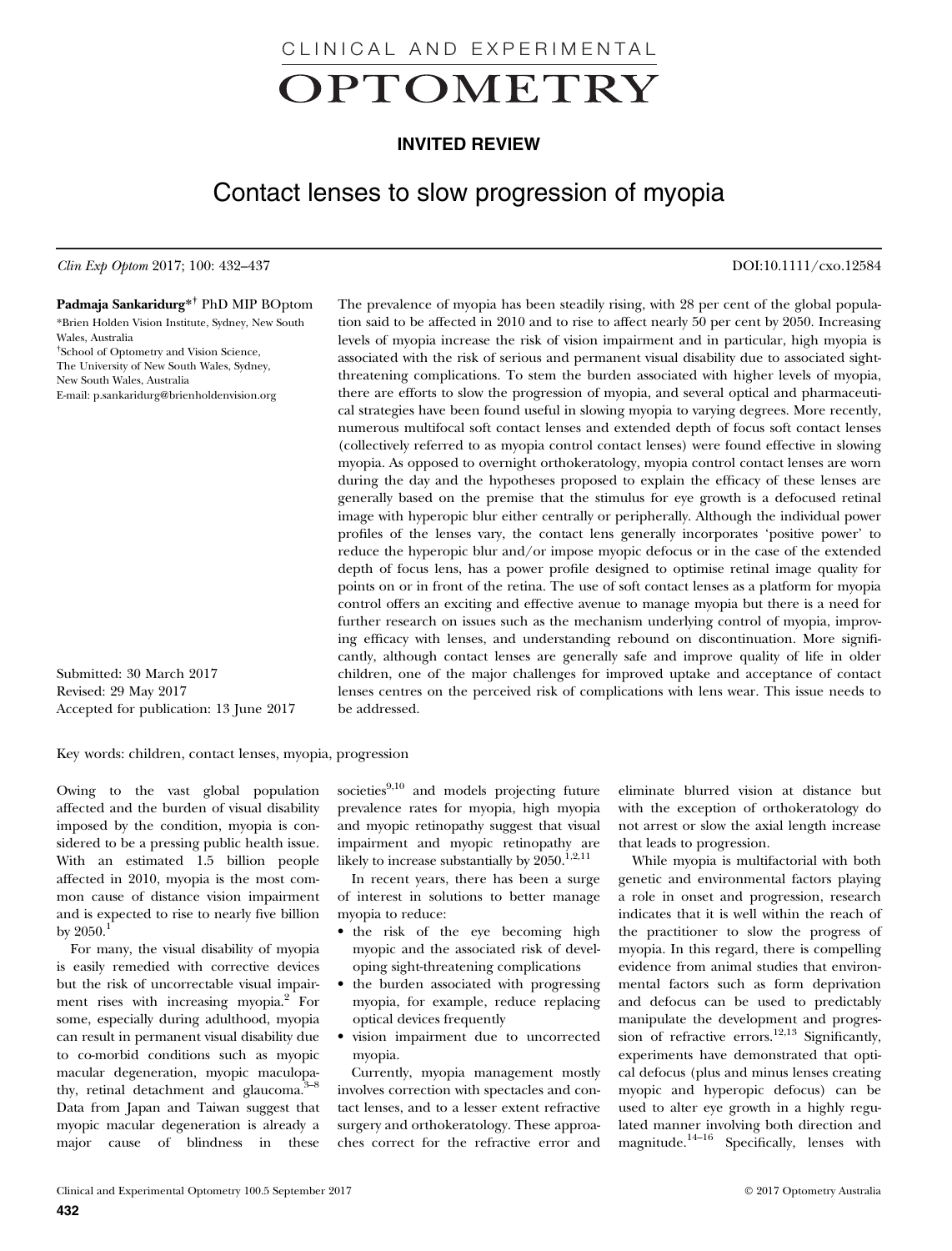concentric, plus powered zones that impose myopic defocus were shown to significantly influence emmetropisation.<sup>17,18</sup> In addition, over the years, anecdotal reports as well as optical and pharmaceutical approaches trialled in humans have indicated the feasibility of slowing the progression of myopia. For example, spectacle interventions using bifocal or multifocal spectacle lenses, or overnight orthokeratology, provide evidence for controlling the progression of myopia.19,20

This review discusses the role of contact lenses, other than overnight orthokeratology, for myopia control.

# CONTACT LENSES FOR MYOPIA CONTROL

The idea that contact lenses might play a role in slowing myopia progression was considered as early as 1975 with a finding that rigid contact lens wear slowed myopia progression compared to spectacles but not compared to atropine.<sup>21</sup> However, the lack of use of a controlled clinical trial approach makes it difficult to put the results into perspective. It is also not clear if corneal flattening seen with rigid lens wear may have influenced the result.

A later study from the 1990s found daytime wear of rigid gas-permeable (RGP) contact lenses (as opposed to orthokeratology lenses) slowed myopia compared to matched spectacle lens wearers. Some corneal flattening was found with rigid lens wear but the refractive power change attributable to corneal flattening did not fully explain the significant difference in progression between rigid lens and spectacle lens wear.<sup>22</sup> However, this finding was not supported by later evidence that found no difference in progression between those wearing RGPs versus spectacles.<sup>23</sup>

A subsequent trial found myopia progression to be less with RGPs compared to soft contact lenses, but the difference was noted only for spherical equivalent  $(-1.56 \pm 0.95)$  D with RGP versus  $-2.19 \pm 0.89$  D with soft lenses) and not for axial length.24 Therefore, the change in spherical equivalent was attributed to possibly corneal flattening with the RGP wearing eyes.

In contrast, earlier studies reporting on myopia progression with soft contact lenses in adult contact lens wearers reported 'myopia creep' – a phenomenon resulting in an increase in myopia with low Dk/t soft

lens wear, especially extended wear, due to corneal hypoxia and swelling.25–<sup>28</sup> No 'myopic creep' has been reported with the use of the new generation of lens materials used on a daily wear basis.

In studies involving children, use of soft contact lenses as opposed to spectacle lens wear did not result in a change in the rate of progression in myopia. $^{29,30}$  Interestingly, the power profiles across the optic zones of commercially available soft contact lenses vary greatly and are thought to affect peripheral refraction and possibly the growth of the eye. $31-34$  If that is the case, one could expect to see differences in myopia progression with different contact lenses and also with other modalities. In this respect, a single group matched study, albeit with only six months of follow-up data, reported less progression with single vision soft contact lens compared to spectacle lenses.<sup>35</sup>

More robust evidence for slowing myopia was found with use of multifocal or multifocal-like contact lenses with data from case reports, cross over studies, comparative group and randomised longitudinal studies supporting the use of multifocal or multifocal-like contact lenses to slow the progression of myopia.<sup>36-45</sup> Indeed, as seen from Figure 1, soft contact lenses are one of the more effective modalities besides orthokeratology and atropine. $46-64$  It is likely that for myopia control, contact lenses are a platform superior to spectacles or time outdoors. In relation to duration of mechanism for correction, contact lenses are worn for longer each day than time typically spent outdoors. Additionally, in relation to position of correction, contact lenses are superior to spectacles because the contact lens is coupled to eye movement.

Various hypotheses proposed to explain the myopia control effect of these lenses include:

- reduction/correction of accommodative  $lag<sup>45</sup>$
- alteration of the position of the peripheral retinal image to reduce hyperopic defocus<sup>39</sup>
- imposition of sustained myopic defocus across the retina<sup>38,40,65</sup>
- correction of the hyperopic blur caused by negative spherical aberration during accommodation<sup>43</sup>
- alteration/optimisation of the retinal image quality for points on and in front of the retina and degradation of retinal

image quality for points behind the retina.<sup>44</sup>

Most of these hypotheses are generally based on the premise that the stimulus for eye growth is a defocused retinal image with hyperopic blur either centrally and/or peripherally. Therefore, lenses are designed to minimise hyperopic defocus and/or impose myopic defocus and the efficacy of such designs is assessed by monitoring the change in axial length and spherical equivalent refractive error over a period.

The contact lens that features most often in these experiments is a multifocal lens with two portions in the optical zone. One portion is devoted to correction of the distance refractive error at the fovea and the remaining portion that is relatively positive compared to the distance portion. The distance portion is commonly located at the centre (centre distance) of the optical zone to provide for uniformly clear vision at the fovea and the diameter depends on the lens design. The relatively positive zone is commonly +1.50 D or +2.00 D more positive compared to the portion devoted to distance power and is delivered either as concentric zones or a gradient power.

An exception to the above-mentioned lens profile is that which alters retinal image quality for extended depth of focus, wherein the mean power profile of the lens varies above and below the normal (distance refractive power) across the optic zone. Overall, these lenses were assessed in clinical trials for durations ranging from one to two years and show efficacy with respect to slowing myopia anywhere from 20 to 72 per cent for spherical equivalent and in similar magnitude for change in axial length (Table 1).

In the studies supporting the effect of lenses in slowing myopia progression, lens wear was mostly daily wear with regular replacement or daily disposable. Additional benefits may accrue with the use of soft contact lenses in comparison to other modalities by way of reduced side effects in comparison to atropine; improved quality of life, especially in older children and teens with wear of contact lenses in comparison to spectacle lens wear; and reduced risk of microbial keratitis compared to overnight orthokeratology.66,67 Children aged seven years and older were found to be capable of handling and wearing most contact lens modalities.<sup>30,39,68</sup> With some lenses commercially available (although at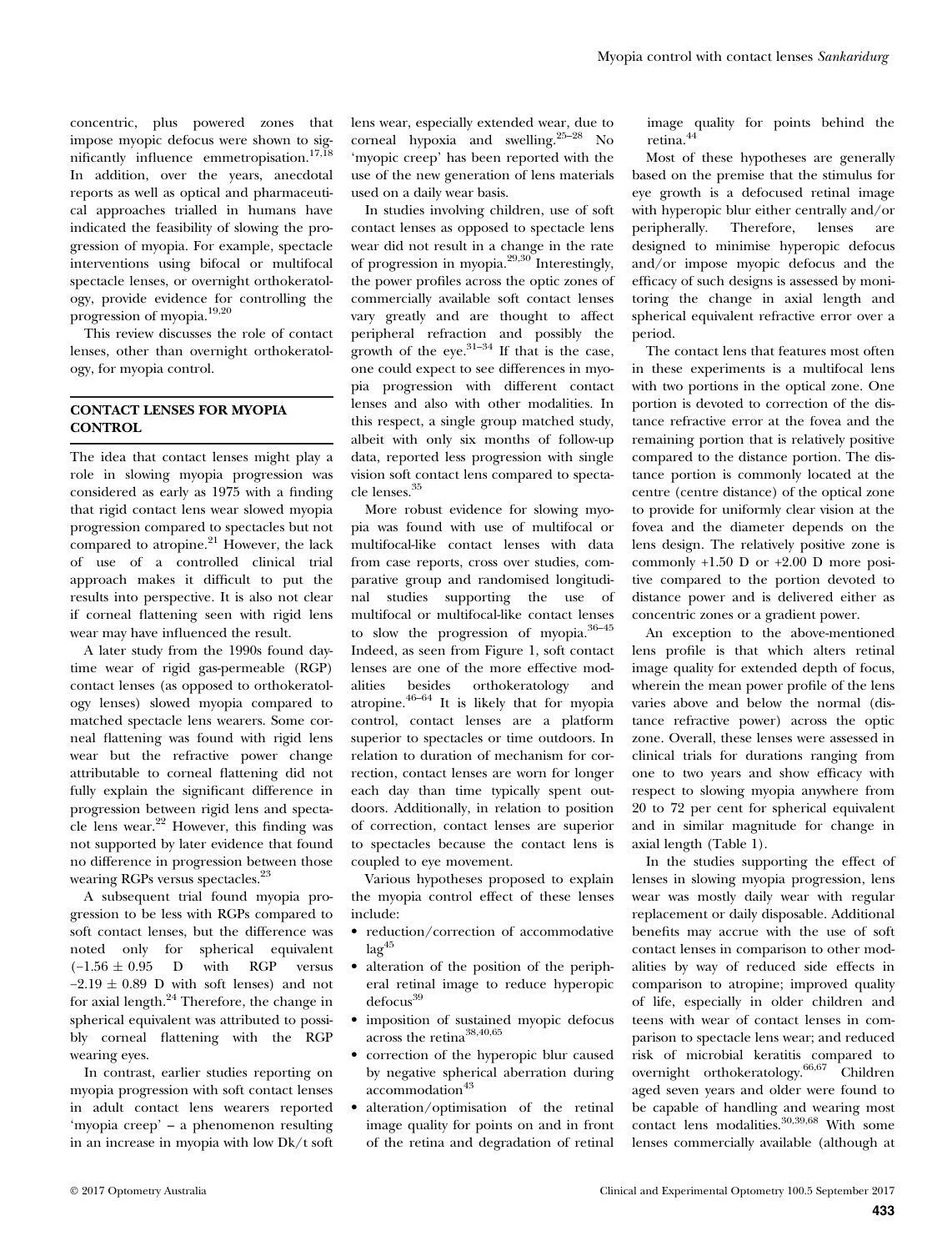

Figure 1. Myopia control with outdoor, atropine, contact lens and spectacle lens strategies

the time of this review, none of them has had specific regulatory approvals for myopia control), clinicians are able to incorporate soft contact lenses as a tool for myopia control in their practices.

As much as contact lenses are an effective and an attractive option for myopia control, contact lens wear is not without problems. The central issue weighing on the performance of contact lenses is related to safety of lens wear. In children wearing contact lenses, even though not serious, complications have been reported; however, the risks did not appear to be different or less compared to those of adult contact lens wearers.<sup>43,69-71</sup> Although contact lenses are generally safe, the increased risk of developing microbial keratitis with overnight wear and unsafe practices has resulted in an increased focus on the benefit versus risk ratio of contact lenses as a platform for myopia control compared to some of the other interventions (see https: //www.fda.gov/downloads/MedicalDevices

/NewsEvents/WorkshopsConferences/UC M536686.pdf).

Issues around discomfort and inconveniences related to lens handling might further limit survival in lens wear and effective use of contact lenses for myopia control.72 In fitting multifocal contact lenses for myopia control, consideration needs to be given to the fact that power variations across the optical zone might affect vision performance which might in turn affect compliance to lens wear. Indeed, compliance with proper procedures for lens wear was assessed and found to be important in slowing progression of myopia with defocus incorporated soft contact lenses.40 In this respect, visual acuity with a dual focus lens designed for myopia control was found to be effective but the subjective visual performance as reported by patients was less compared to habitual vision.73 In non-presbyopic myopic participants, lenses featuring multifocality were found to decrease visual performance, in particular when power variations across the optic

zone were large or when the lens was decentred.74

# IMPROVING PERFORMANCE OF MYOPIA CONTROL LENSES

The performance of myopia control contact lenses so far has spurred thoughts and questions on various aspects, such as, for example, improving efficacy with myopia control contact lenses, rebound on discontinuation of lens wear, efficacy with longterm wear and use of combination treatments to improve efficacy.

With respect to improving efficacy, evaluating the response of an individual to treatment with any myopia control option, including contact lenses, continues to challenge researchers and practitioners alike. Although the efficacy as reported from the various clinical trials, that is, a range of 20 to 72 per cent, is encouraging, the result is an average and therefore some eyes are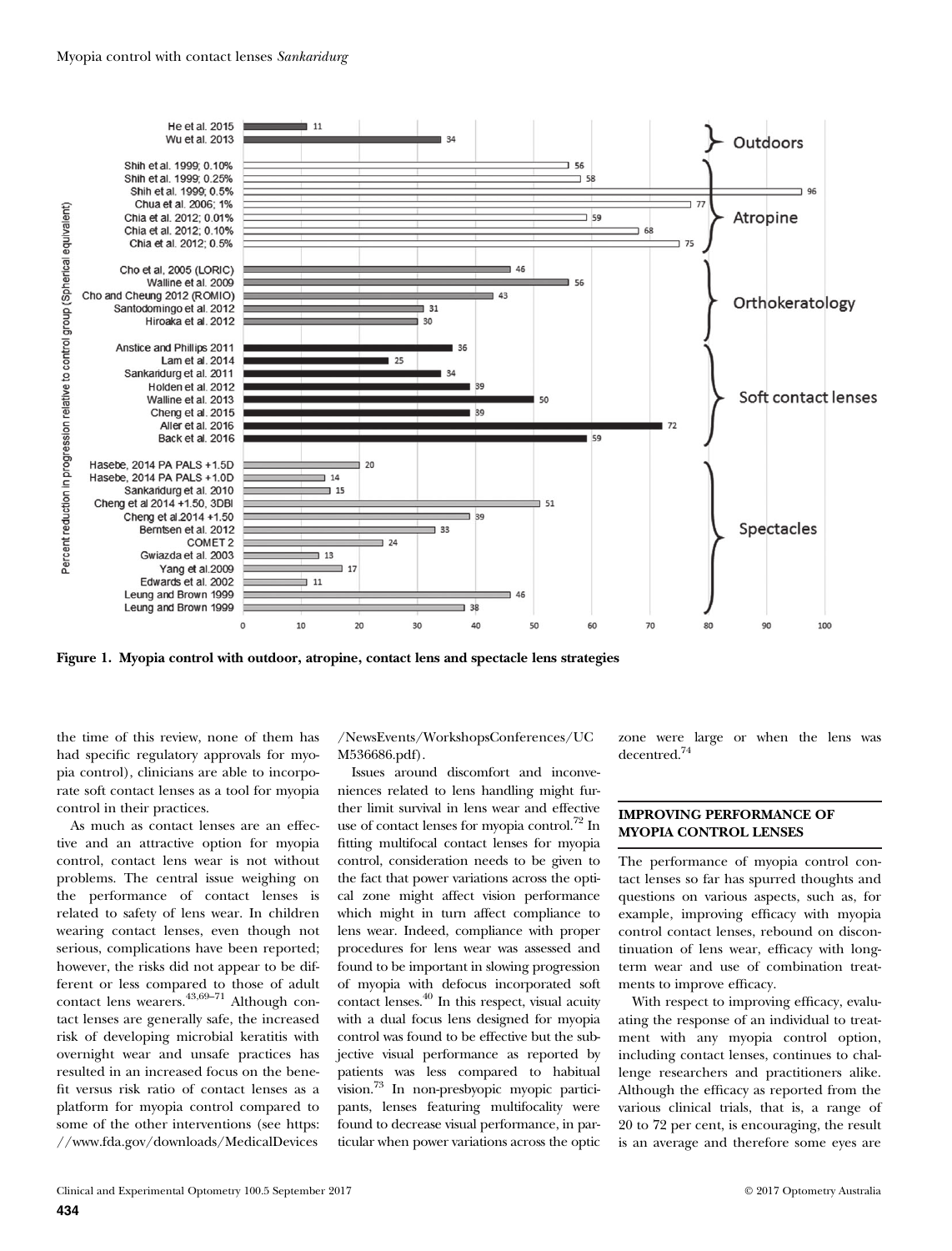| Lens type                                                                                    | <b>Authors</b>                                                       | <b>Control</b><br>group   | Per cent reduction<br>versus control<br>Spherical Axial<br>equivalent length |              | <b>Study</b><br>duration<br>(years) | <b>Significant Dioptric</b><br>between<br>groups | difference difference* (D)                     | <b>Evidence for</b><br>myopia control                                                                         |
|----------------------------------------------------------------------------------------------|----------------------------------------------------------------------|---------------------------|------------------------------------------------------------------------------|--------------|-------------------------------------|--------------------------------------------------|------------------------------------------------|---------------------------------------------------------------------------------------------------------------|
| Rigid                                                                                        | Katz and colleagues 2003 <sup>23</sup>                               | Spectacle                 | $-4$                                                                         | $-6$         | $\overline{c}$                      | $\times$                                         | $0.05$ , (worse)                               | No evidence for                                                                                               |
| gas-permeable                                                                                | Walline and colleagues 2004 <sup>24</sup>                            | Soft CL                   | 29                                                                           | $-7$         | 3                                   | $\checkmark$                                     | 0.63, unadjusted                               | myopia control<br>Some change in<br>spherical equivalent but<br>not substantiated by<br>axial growth patterns |
|                                                                                              | Soft contact lens Horner and colleagues 1999 <sup>29</sup> Spectacle |                           | $-18$                                                                        | Not<br>perf. | 3                                   | $\times$                                         | $0.18$ , (worse)                               | No evidence for<br>myopia control                                                                             |
|                                                                                              | Walline and colleagues 2008 <sup>30</sup> Spectacle                  |                           | $-17$                                                                        | $-7$         | 3                                   | $\times$                                         | 0.22, adjusted,<br>0.19, unadjusted<br>(worse) | Progression may be<br>influenced by material,<br>mode of lens wear and<br>lens power profile                  |
| <b>Multifocals</b>                                                                           |                                                                      |                           |                                                                              |              |                                     |                                                  |                                                | Slow progress of myopia                                                                                       |
| <b>Bifocals</b>                                                                              | Walline and colleagues 2013 <sup>41</sup> Soft CL                    |                           | 50                                                                           | 29           | $\overline{2}$                      | $\checkmark$                                     | 0.50, adjusted                                 |                                                                                                               |
|                                                                                              | Aller 201645                                                         | Soft CL                   | 72                                                                           | 79           | 1                                   | ✓                                                | 0.57, unadjusted                               |                                                                                                               |
| Peripheral                                                                                   | Holden and colleagues 2012 <sup>42</sup> Soft CL                     |                           | 39                                                                           | 41           | 3.6                                 | ✓                                                | 0.64, unadjusted                               |                                                                                                               |
| defocus<br>management                                                                        | Sankaridurg and<br>colleagues 2011 <sup>39</sup>                     | Spectacle                 | 34                                                                           | 33           | $\mathbf{1}$                        | ✓                                                | 0.29, adjusted                                 |                                                                                                               |
| Simultaneous                                                                                 | Lam and colleagues 2014 <sup>40</sup>                                | Soft CL                   | 25                                                                           | 42           | $\overline{2}$                      | $\checkmark$                                     | 0.20, unadjusted                               |                                                                                                               |
| dual focus                                                                                   | Anstice and Phillips 2011 <sup>38</sup>                              | Soft CL:<br>contralateral | 36                                                                           | 50           | 0.8                                 | ✓                                                | 0.25                                           |                                                                                                               |
|                                                                                              | Back and colleagues 2016 <sup>65</sup>                               | Soft CL                   | 59                                                                           | 53           | $\overline{c}$                      | $\checkmark$                                     | 0.54                                           |                                                                                                               |
| Positive<br>spherical<br>aberration                                                          | Cheng and colleagues 201643                                          | Soft CL                   | 20                                                                           | 39           | $\mathbf{1}$                        | $\times$                                         | 0.14, adjusted                                 |                                                                                                               |
| Extended depth<br>of focus                                                                   | Bakaraju and colleagues<br>201544                                    | Soft CL                   | 51<br>53                                                                     | 58<br>53     | 0.5                                 | $\checkmark$                                     | 0.25, unadjusted<br>0.26, unadjusted           |                                                                                                               |
| *Adjusted for factors influencing progression of myopia, for example, age. CL: contact lens. |                                                                      |                           |                                                                              |              |                                     |                                                  |                                                |                                                                                                               |

## Table 1. Summary of evidence for myopia control with contact lenses

likely to derive greater benefit from the treatment compared to others.

A significantly higher level of myopia control was achieved in a clinical trial that was limited to children with near esofixation disparity,<sup>45</sup> but other than this risk factor, there are no other reliable indicators identified of who is likely to respond to myopia control strategies. Conducting further clinical trials might shed light on factors related to improved efficacy but the lack of understanding of the underlying mechanism limits our ability to maximise the chance of obtaining positive responses. Research is required with regard to: selection of individuals based on age, ethnicity or other patient-related factors; the amount of relative positive power; type of design; effect of combination treatments et cetera.

While the ocular response to optical defocus is well characterised in animal models, little is known about how optical signals are decoded and relayed along the pathways in the retina, choroid and sclera, and how this is translated to structural changes that lead to increased axial length. In this respect, even though the choroid is found to respond to defocus,<sup>75</sup> much more research is needed to determine how the optical signals are translated, if any, to long-term changes in the sclera, or if there are other independent mechanisms in the retina and/or sclera that drive changes in eye length.

Regarding long-term efficacy, clearly there is need for research. In a five-year study in which children were randomised to either multifocal or single vision contact lenses for the first 3.5 years, a consistent and significant myopia control was found with the use of the multifocal lens. For the remainder of the study, both groups were continued in multifocal lenses and there was a change in slope of progression similar to those seen with multifocal lenses, when eyes wearing control single vision lenses were switched to multifocal lenses.<sup>42</sup>

With respect to rebound of myopia upon discontinuation from lens wear, to date, there have been no studies that have monitored the progression in soft contact lens wear after discontinuation from myopia control contact lens wear. In considering evidence from other optical strategies, children wearing former progressive addition spectacle lenses showed no difference in progression compared to children wearing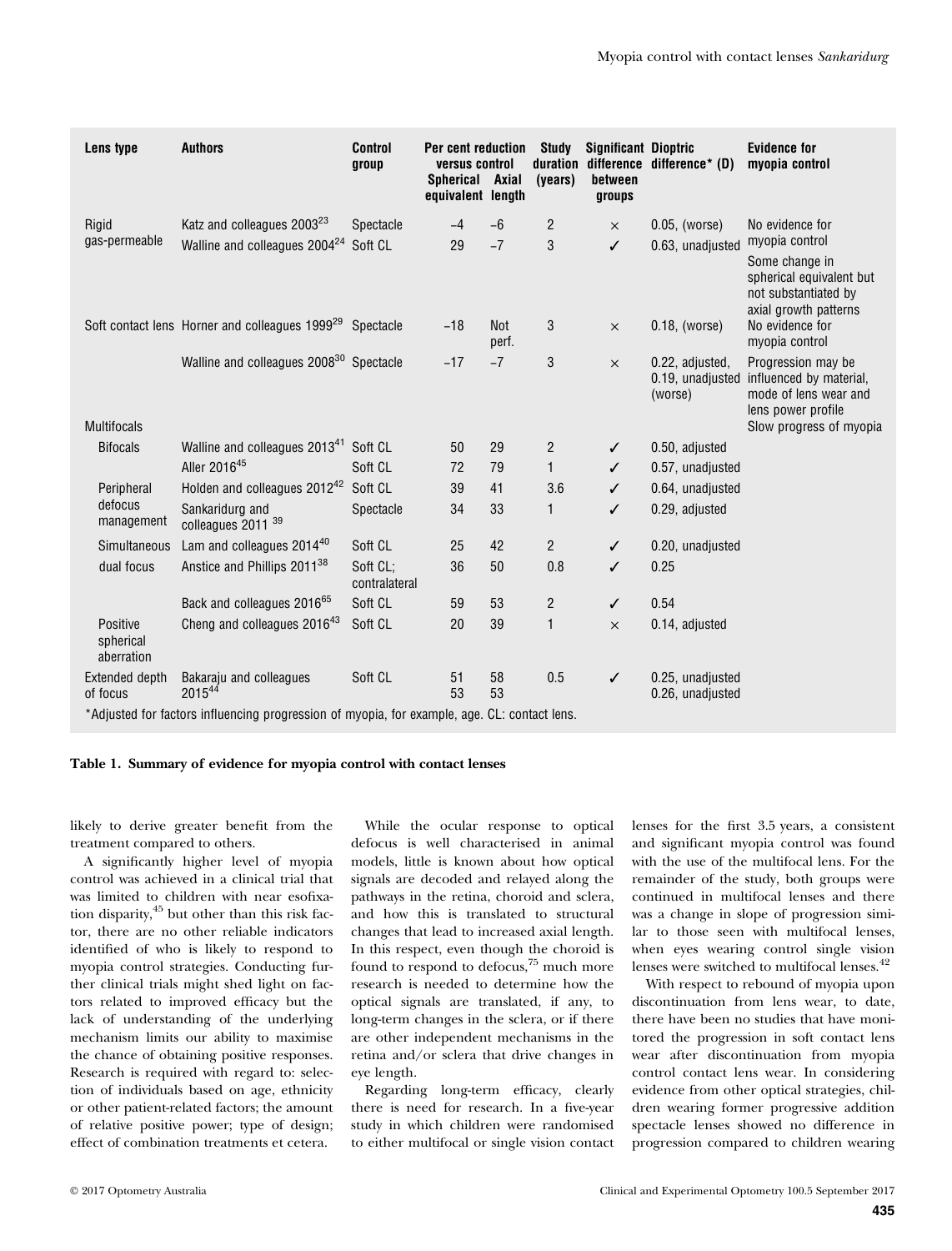single vision spectacles.<sup>57</sup> This suggests that while there was still eye growth, there was no faster progression or rebound.

However, data from contralateral studies involving multifocal soft contact lenses or orthokeratology suggest otherwise. In a contralateral study involving orthokeratology lens wear in one eye and RGP lens wear in the other eye, lenses were crossed over after six months. In the eye that previously wore an orthokeratology lens there was faster than normal axial length progression during the second period when subjects were switched to rigid lens wear, suggesting a rebound effect.<sup>76</sup> A similar result was seen in another study that involved contralateral wear of bifocal soft contact lenses versus single vision soft lenses for 10 months. $38\degree$  Clearly, further work is needed to determine whether there is rebound on discontinuation and whether there is variation in the magnitude of rebound depending on whether the discontinuation occurs during the sensitive period of ocular growth or after growth has stabilised.

### **CONCLUSIONS**

The use of multifocal contact lenses to slow the progress of myopia is substantiated by independent clinical trials and has proven to be one of the more effective myopia control strategies available to date. However, there remain unanswered questions around improving and retaining the efficacy observed with these lenses, many of which can be improved by further research. Because myopia control contact lenses are to be employed predominantly in children and teenagers when myopia is most progressive, practitioners need to consider not only patient and carer expectations around contact lenses, but also the risks and benefits of multifocal contact lenses compared to other strategies.

#### DISCLOSURE

The author is an employee of the Brien Holden Vision Institute, which has a commercial interest in the control of myopia. The author is a co-inventor on patents and patent applications in relation to optical designs and methods for the control of myopia.

#### **REFERENCES**

- 1. Holden BA, Fricke TR, Wilson DA et al. Global prevalence of myopia and high myopia and temporal trends from 2000 through 2050. Ophthalmology 2016; 123: 1036–1042.
- 2. Tideman JW, Snabel MC, Tedja MS et al. Association of axial length with risk of uncorrectable visual impairment for Europeans with myopia. JAMA Ophthalmol 2016; 134: 1355-1363.
- 3. Chen SJ, Cheng CY, Li AF et al. Prevalence and associated risk factors of myopic maculopathy in elderly Chinese: the Shihpai eye study. Invest Ophthalmol Vis Sci 2012; 53: 4868–4873.
- 4. Williams KM, Bertelsen G, Cumberland P et al. Increasing prevalence of myopia in Europe and the impact of education. Ophthalmology 2015; 122: 1489–1497.
- 5. Barth T, Zeman F, Helbig H, Oberacher-Velten I. Clinical features and outcome of paediatric retinal detachment. Ophthalmologica. 2017; 237: 63–72.
- 6. Moisseiev E, Yiu G. Retinal detachment in severe myopia. Lancet 2017; 389: 1133.
- 7. Gu YH, Ke GJ, Wang L et al. Risk factors of rhegmatogenous retinal detachment associated with choroidal detachment in Chinese patients. Int J Ophthalmol 2016; 9: 989–993.
- 8. Jonas JB, Xu L, Wei WB et al. Myopia in China: a population-based cross-sectional, histological, and experimental study. Lancet 2016; 388 Suppl 1: S20.
- 9. Iwase A, Araie M, Tomidokoro A et al. Prevalence and causes of low vision and blindness in a Japanese adult population: the Tajimi Study. Ophthalmology 2006; 113: 1354–1362.
- 10. Hsu WM, Cheng CY, Liu JH, Tsai SY, Chou P. Prevalence and causes of visual impairment in an elderly Chinese population in Taiwan: the Shihpai Eye Study. Ophthalmology 2004; 111: 62–69.
- 11. Brennan NA. Projected generational increase in myopic retinopathy in the United States. Invest Ophthal Vis Sci 2014; 55: 3618.
- 12. Wiesel TN, Raviola E. Myopia and eye enlargement after neonatal lid fusion in monkeys. Nature 1977; 266: 66–68.
- 13. Wallman J, Turkel J, Trachtman J. Extreme myopia produced by modest change in early visual experience. Science 1978; 201: 1249–1251.
- 14. Diether S, Schaeffel F. Local changes in eye growth induced by imposed local refractive error despite active accommodation. Vision Res 1997; 37: 659–668.
- 15. Smith EL 3rd, Hung LF, Huang J, Arumugam B. Effects of local myopic defocus on refractive development in monkeys. Optom Vis Sci 2013; 90: 1176–1186.
- 16. Schaeffel F, Glasser A, Howland HC. Accommodation, refractive error and eye growth in chickens. Vision Res 1988; 28: 639–657.
- 17. Arumugam B, Hung LF, To CH, Sankaridurg P, Iii EL. The effects of the relative strength of simultaneous competing defocus signals on emmetropization in infant rhesus monkeys. Invest Ophthalmol Vis Sci 2016; 57: 3949–3960.
- 18. Benavente-Perez A, Nour A, Troilo D. The effect of simultaneous negative and positive defocus on eye growth and development of refractive state in marmosets. Invest Ophthalmol Vis Sci 2012; 53: 6479–6487.
- 19. Gwiazda J. Treatment options for myopia. Optom Vis Sci 2009; 86: 624–628.
- 20. Cheung SW, Cho P, Fan D. Asymmetrical increase in axial length in the two eyes of a monocular orthokeratology patient. Optom Vis Sci 2004; 81: 653–656.
- 21. Kelly TS, Chatfield C, Tustin G. Clinical assessment of the arrest of myopia. Br J Ophthalmol 1975; 59: 529–538.
- 22. Grosvenor T, Perrigin D, Perrigin J, Quintero S. Rigid gas-permeable contact lenses for myopia control: effects of discontinuation of lens wear. Optom Vis Sci 1991; 68: 385–389.
- 23. Katz J, Schein OD, Levy B et al. A randomized trial of rigid gas permeable contact lenses to reduce progression of children's myopia. Am J Ophthalmol 2003; 136: 82–90.
- 24. Walline JJ, Jones LA, Mutti DO, Zadnik K. A randomized trial of the effects of rigid contact lenses on myopia progression. Arch Ophthalmol 2004; 122: 1760–1766.
- 25. Blacker A, Mitchell GL, Bullimore MA et al. Myopia progression during three years of soft contact lens wear. Optom Vis Sci 2009; 86: 1150–1153.
- 26. Dumbleton KA, Chalmers RL, Richter DB, Fonn D. Changes in myopic refractive error with nine months' extended wear of hydrogel lenses with high and low oxygen permeability. Optom Vis Sci 1999; 76: 845–849.
- 27. Jalbert I, Stretton S, Naduvilath T, Holden B, Keay L, Sweeney D. Changes in myopia with low-Dk hydrogel and high-Dk silicone hydrogel extended wear. Optom Vis Sci 2004; 81: 591–596.
- 28. Harris MG, Sarver MD, Polse KA. Corneal curvature and refractive error changes associated with wearing hydrogel contact lenses. Am J Optom Physiol Opt 1975; 52: 313–319.
- 29. Horner DG, Soni PS, Salmon TO, Swartz TS. Myopia progression in adolescent wearers of soft contact lenses and spectacles. Optom Vis Sci 1999; 76: 474–479.
- 30. Walline JJ, Jones LA, Sinnott L et al. A randomized trial of the effect of soft contact lenses on myopia progression in children. Invest Ophthalmol Vis Sci 2008; 49: 4702–4706.
- 31. Kwok E, Patel B, Backhouse S, Phillips JR. Peripheral refraction in high myopia with spherical soft contact lenses. Optom Vis Sci 2012; 89: 263–270.
- 32. Shen J, Clark CA, Soni PS, Thibos LN. Peripheral refraction with and without contact lens correction. Optom Vis Sci 2010; 87: 642–655.
- 33. Wagner S, Conrad F, Bakaraju RC, Fedtke C, Ehrmann K, Holden BA. Power profiles of single vision and multifocal soft contact lenses. Cont Lens Anterior Eye 2015; 38: 2–14.
- 34. de la Jara PL, Sankaridurg P, Ehrmann K, Holden BA. Influence of contact lens power profile on peripheral refractive error. Optom Vis Sci 2014; 91: 642–649.
- 35. de la Jara PL, Sankaridurg P, Ho A et al. A silicone hydrogel contact lens produced less myopia progression than single vision spectacles in Chinese children over a 6 month period. Invest Ophthal Vis Sci 2010; 51: 2198.
- 36. Aller TA, Wildsoet C. Bifocal soft contact lenses as a possible myopia control treatment: a case report involving identical twins. Clin Exp Optom 2008; 91: 394–399.
- 37. Turnbull PR, Munro OJ, Phillips RJ. Contact lens methods for clinical myopia control. Optom Vis Sci 2016; 93: 1120–1126.